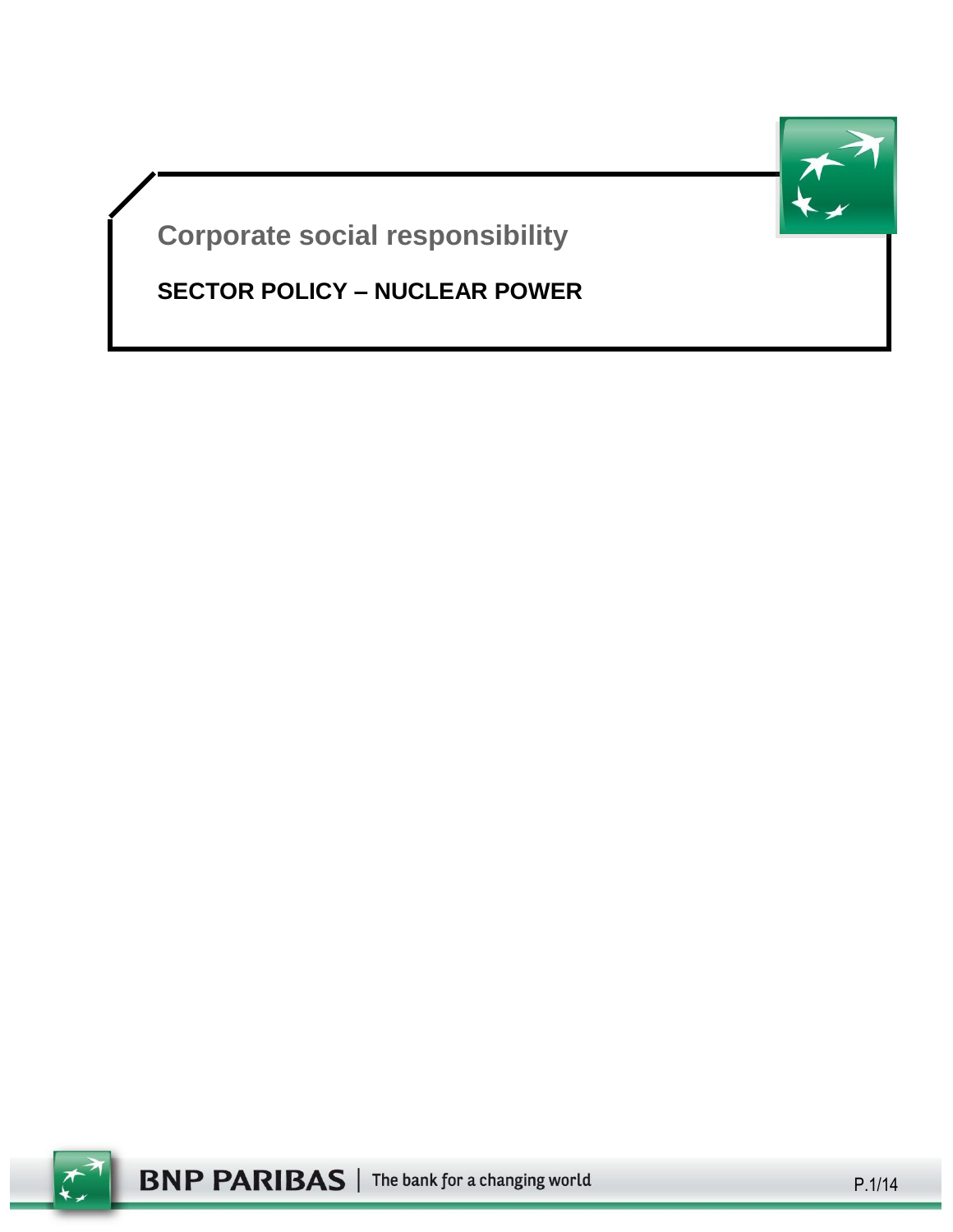# **Content**

| 1.1 |  |  |  |
|-----|--|--|--|
| 1.2 |  |  |  |
| 1.3 |  |  |  |
|     |  |  |  |
|     |  |  |  |
|     |  |  |  |
|     |  |  |  |
|     |  |  |  |

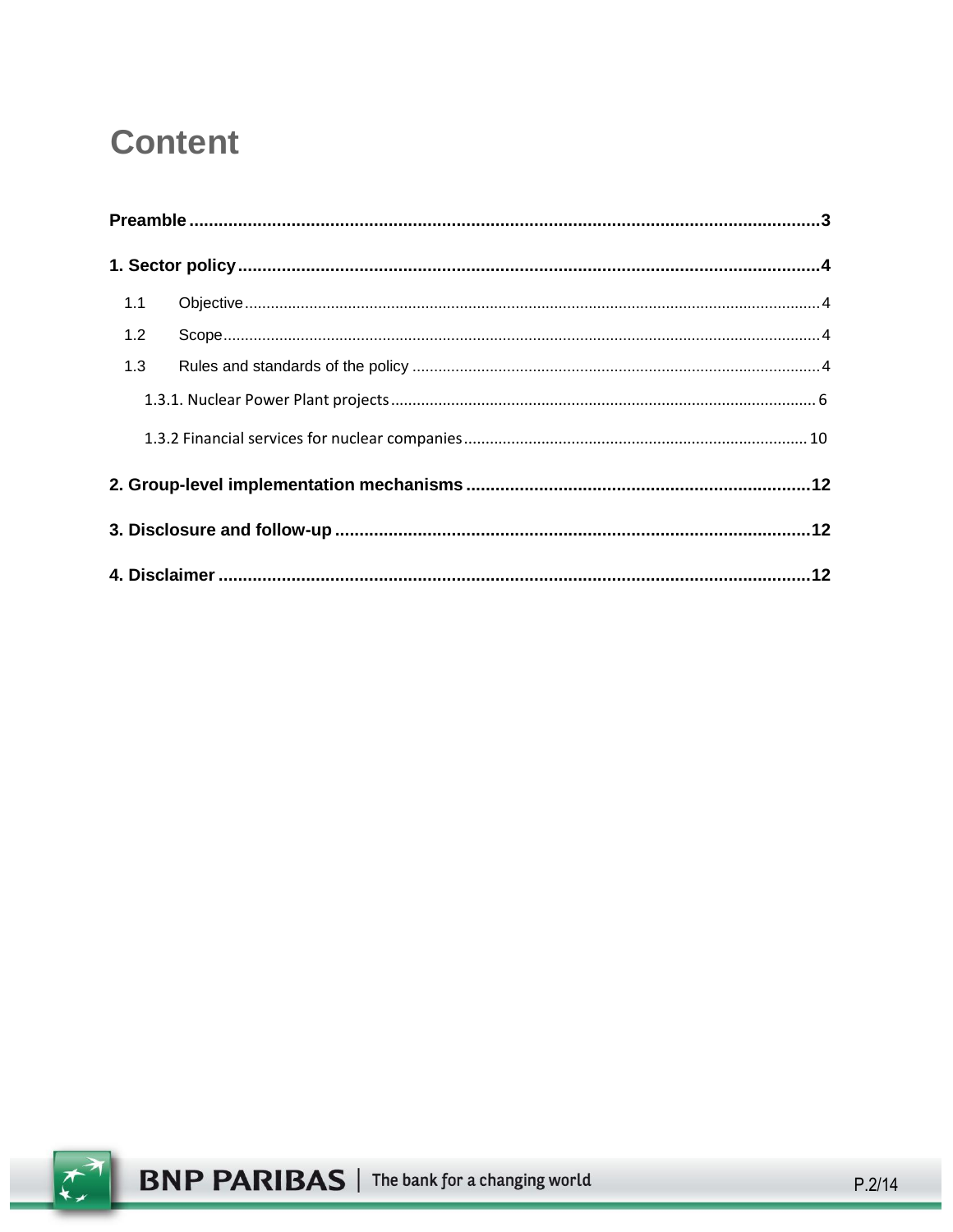# <span id="page-2-0"></span>**Preamble**

As part of its commitment to corporate social responsibility (CSR), BNP Paribas has developed a consistent policy regarding its financial products and services for the civil nuclear power industry.

In 2010, the worldwide nuclear power sector provided around 2 755 TWh, almost 1/8th of the electricity produced in the world<sup>1</sup>. The most important producing countries are the United States of America (with 104 nuclear reactors) and France (58 reactors)<sup>2</sup>. According to the IEA<sup>3</sup>, the share of nuclear power in generation will continue increasing with more than 130 GW of new additions over the period between 2010 and 2035 and extended lifetime for several plants.

Furthermore, countries that chose to develop their nuclear industry consider that it has positive impacts, especially on economic development, energy security of supply and greenhouse gas emissions reduction.

BNP Paribas, as a financial institution, may provide financial products and services to governmental entities supporting and / or to companies developing civil nuclear power. BNP Paribas considers, as part of its CSR policy, that it is essential - both for the countries under consideration and for the international community as a whole - that any country undertaking a nuclear power program or developing additional nuclear power plants is not only willing but also capable of meeting essential requirements regarding safety, security, non-proliferation, protection of populations and of the environment for future generations.

By the release of this policy, BNP Paribas wishes to ensure that the projects it contributes to finance are in line with the principles of monitoring and mitigating environmental and social impacts in the nuclear power sector.

BNP Paribas has defined the present sector policy to identify specific requirements to select projects that take into account the above-mentioned considerations. This sector policy also establishes consistent rules for the bank worldwide activities.

This policy may evolve over time. BNP Paribas will especially consider and take into account studies and policies regarding best practices for nuclear plants for electricity generation and may update this document based on new information and parallel initiatives.

<sup>1</sup> 2012 World Energy Outlook. 2 756 TWh in 2010 were generated through nuclear power, i.e. 12.9% of the total 21,431 TWh generated in the worl[d http://www.iea.org/publications/freepublications/publication/kwes.pdf](http://www.iea.org/publications/freepublications/publication/kwes.pdf)<br><sup>2</sup> http://www.joos.org/About/Poliov/CC/CCE6/CCE6Documente/Erepebl*oo*56.2, fr.pdf http://www.iaea.org/About/Policy/GC/GC56/GC56Documents/French/gc56-2\_fr.pdf

<sup>3</sup> http://www.worldenergyoutlook.org/docs/weo2010/WEO2010\_ES\_English.pdf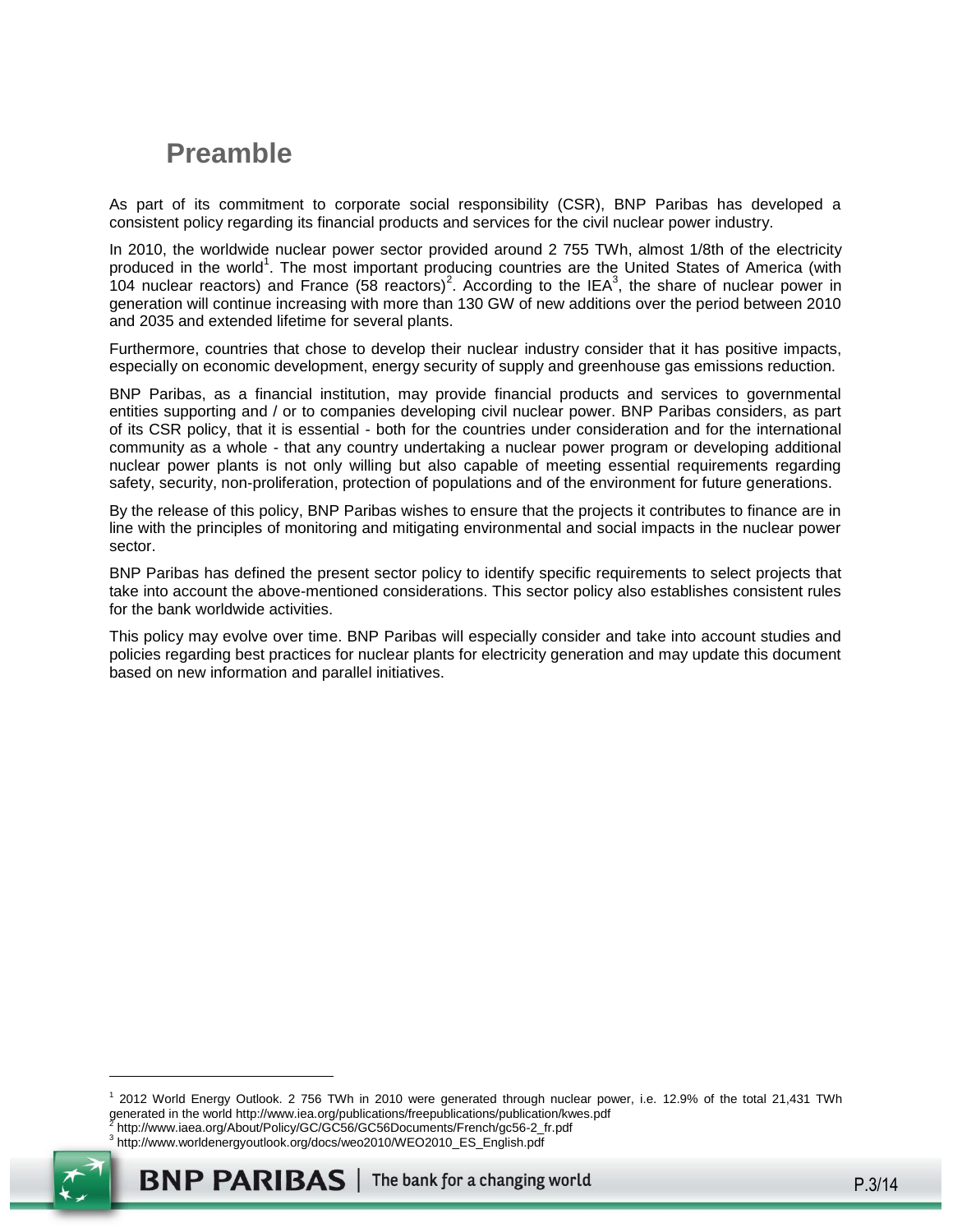# <span id="page-3-0"></span>**1. Sector policy**

## <span id="page-3-1"></span>1.1 Objective

This policy defines a set of rules and procedures regarding financial products and services provided by BNP Paribas entities. They aim at addressing ethical issues of the nuclear power sector and at establishing guidelines for conducting business in a responsible manner.

## <span id="page-3-2"></span>1.2 Scope

**Geographical limits:** worldwide.

**Geography:** all BNP Paribas Group entities.

**BNP Paribas Group entities:** this policy applies to all business lines, branches, subsidiaries and joint ventures of which BNP Paribas has the operational control. When BNP Paribas establishes new joint ventures in which it has a minority stake, it strives to include its standards as part of the joint venture agreement.

**Nuclear Power Plant projects:** construction and operation of a Nuclear Power Plant (NPP). This policy also applies to critical equipment of an NPP (nuclear island).

Nuclear Companies: it refers, either to companies involved in a NPP as owner<sup>4</sup> or operator of the nuclear island, or to companies involved in the nuclear fuel cycle.

**Financial products & services:** this policy applies to all financing activities provided by BNP Paribas (lending, debt and equity capital markets, guarantees and advisory work, etc.). This policy covers all new NPP projects and Nuclear Companies. For financing agreements with Nuclear Companies that predate this policy, the rules and standards set out below will be applied as such agreements are due for review.

**Asset management:** this policy applies to all BNP Paribas entities managing proprietary assets and thirdparty assets, with the exception of index-linked products. External asset managers are actively monitored and encouraged to implement similar standards.

## <span id="page-3-3"></span>1.3 Rules and standards of the policy

The nuclear industry and the NPP market in particular, are highly regulated at both national and international levels. BNP Paribas expects NPP projects and involved entities to comply with existing local laws as well as with international conventions ratified by their operating countries. BNP Paribas recognizes the key role of international institutions and expects the nuclear operators to enforce the relevant IAEA standards. International cooperation and best practice sharing are critical in that industry and BNP Paribas expects its clients to demonstrate that the lessons drawn from past nuclear accidents are being taken into account.

In addition to the compliance with these international and national regulations, this policy sets also additional criteria so that BNP Paribas is in a position to provide financial products and services to NPP projects and/or to Nuclear Companies.

These criteria were identified to ensure that NPP projects or Nuclear Companies being reviewed by BNP Paribas are in line with the BNP Paribas objectives to mitigate their environmental and social impacts. These criteria deal with nuclear governance in the host country, capacity of the involved companies,

<sup>-</sup>or it has a minority stake but in which it holds a blocking minority of the voting rights. The meaning of a blocking minority depends on national legislation.



 $4$  A company is considered to be the "owner" if:

<sup>-</sup>either it has a majority stake in the nuclear company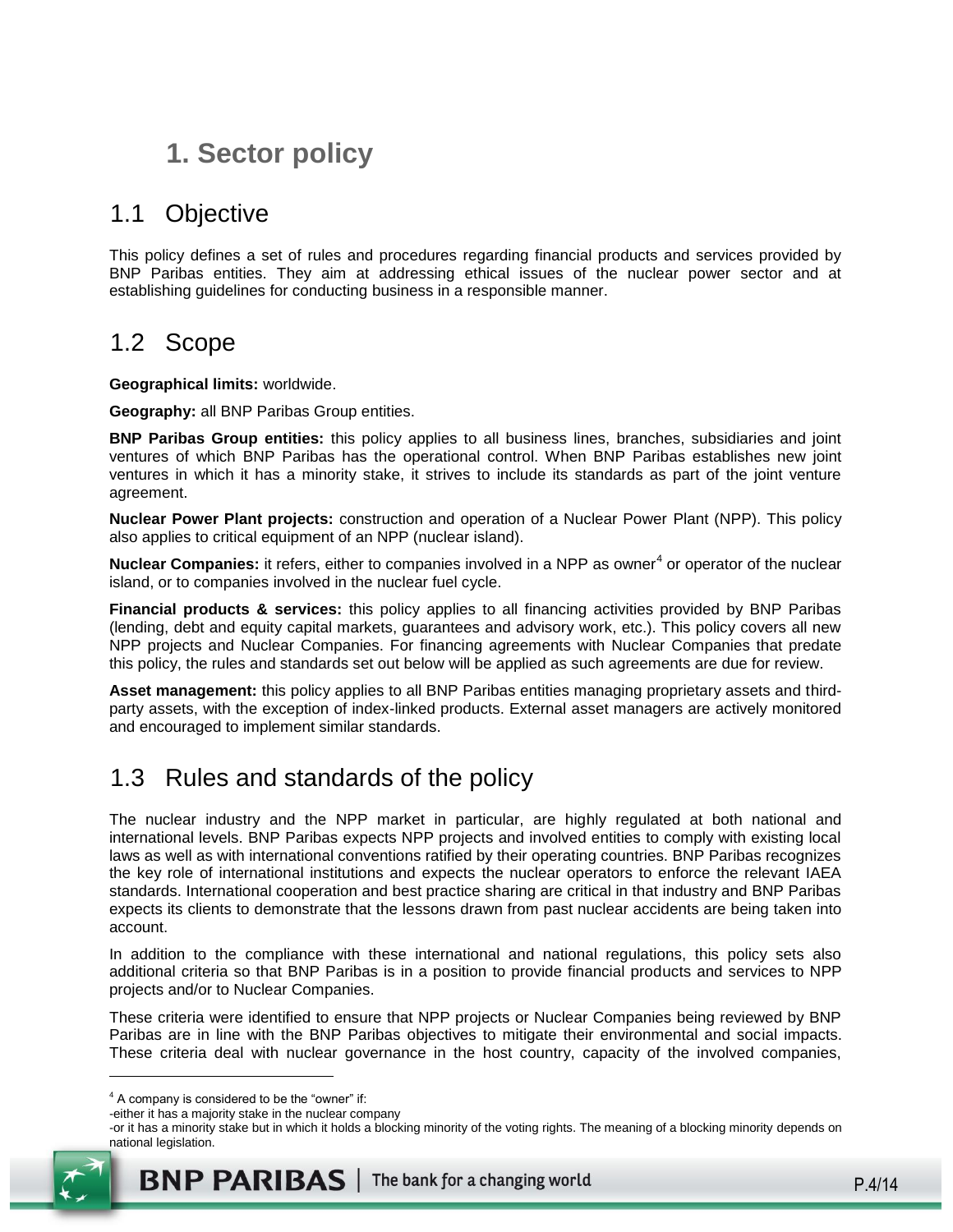specificities of the NPP and Nuclear Companies. Additional criteria may be added to this list and looked upon depending on the specifics of each project.

This policy sets mandatory requirements as well as evaluation criteria. Mandatory requirements are to be understood as sine qua non: those have to be met without exception before BNP Paribas agrees to provide financial products and services to NPP projects or Nuclear Companies.

In addition to these mandatory requirements, evaluation criteria have been identified to develop the analysis performed by BNP Paribas. There are qualitative and quantitative indicators used to check if the standards of an individual NPP project or Nuclear Company are comparable to the standards enforced in a short list of industrialized countries which have demonstrated a high level of safety and reliability in the operation of a large NPP fleet ("Reference Nuclear Countries").

This evaluation might lead BNP Paribas to undertake supplementary due diligence potentially resulting in additional requirements or in declining its involvement, even if the mandatory requirements are met. In the case of a NPP project, any external advisor appointed in the course of the due diligence shall be approved by BNP Paribas. Taking into account legal and contractual confidentiality constraints, BNP Paribas will use its best efforts to have such reports disclosed.

In the particular case of pure financial advisory services provided to a client being a host country public entity, it is understood that the result of the evaluation may be not fully satisfactory at the time of mandate signing in case the host country is a new entrant in nuclear power. With the objective of supporting a continuous improvement approach, BNP Paribas will use its best efforts within the prerogatives of its mandate to convince its client that these requirements are of fundamental importance and need to be implemented. BNP Paribas will terminate its mandate should the client refuse to implement such requirements.

BNP Paribas has adopted the Equator Principles (EPs), a financial industry benchmark for determining, assessing and managing environmental and social risks in projects. In addition to mandatory requirements and evaluation criteria set by this Policy, BNP Paribas will thus also apply the EPs to lending and advisory mandates related to NPP projects, in line with the EPs application scope detailed in the official text.

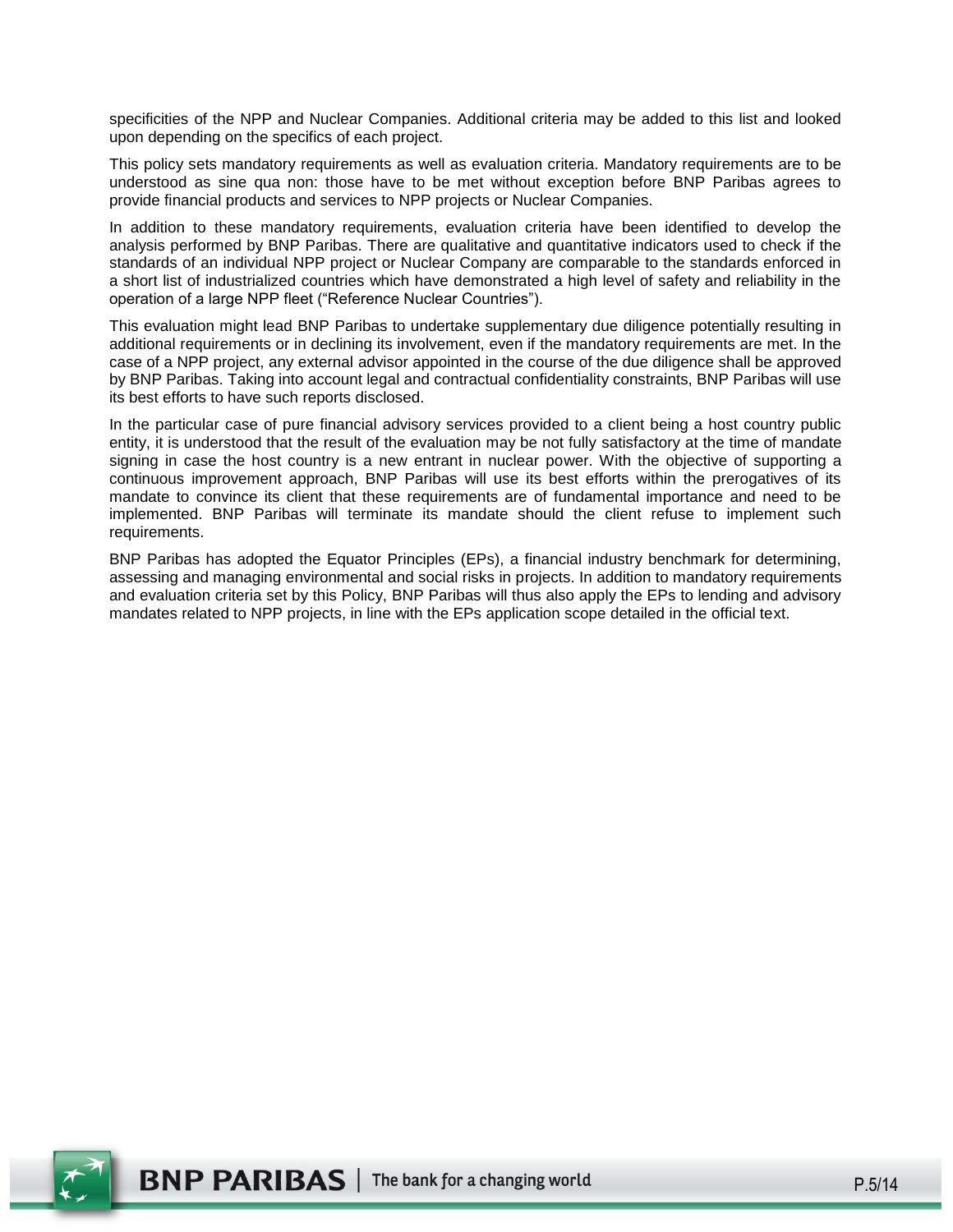### <span id="page-5-0"></span>**1.3.1. Nuclear Power Plant projects**

#### 1.3.1.1. Host country

BNP Paribas does not want to be involved in providing financial products and services to NPP projects in countries without adequate governance on the nuclear sector, as defined by the mandatory requirements.

#### **Mandatory requirements**

- Proper legal framework:
	- $\circ$  An official approval by the government and the supervising bodies of the civil nuclear power sector has been obtained for the NPP project,
	- o Protection of workers is required in the regulatory framework,
	- $\circ$  Existence of a plan for the development of long-term solutions for the management of high and intermediate level nuclear waste,
	- o Existence of a plan for the dismantling of NPPs.
- International cooperation:
	- o Host country is signatory to the Non Proliferation Treaty (or an equivalent bi-lateral agreement on nuclear energy safety and proliferation with a Reference Nuclear Country),
	- o The last available Comprehensive Safeguards Agreement Report by the IAEA doesn't mention any specific issues or any lack of information that would hinder the monitoring of the nuclear facilities of the host country,
	- o The NPPs of the host country dedicated to producing electricity are used for peaceful purposes<sup>5</sup>,
	- o Participation in the IAEA Incident Reporting System (IRS) (in case of a country with no prior nuclear facility, this participation is planned before the commissioning of the first NPP in such new entrant country).
- Nuclear Safety Agency:
	- o Existence of a Nuclear Safety Agency (NSA) or an equivalent state agency that covers at least the control of Nuclear Power Plants throughout its life cycle,
	- o The NSA has the statutory power to run inspections that can lead to sanctions,
	- o The NSA has been subject to an audit mission from the IAEA (IRRS, Integrated Regulatory Review Service) or has planned such an audit. If not, a cooperation agreement should exist with the NSA of a Reference Nuclear Country,
	- $\circ$  The NSA has revised its safety standards following past nuclear accidents<sup>6</sup>.

<sup>6</sup> Three Miles Island, Tchernobyl, Fukushima.



<sup>&</sup>lt;sup>5</sup> This is reflected by ensuring that an IAEA Comprehensive Safeguards Agreement or equivalent is in force and that the latest safeguards conclusion confirms that nuclear material remains in peaceful activities.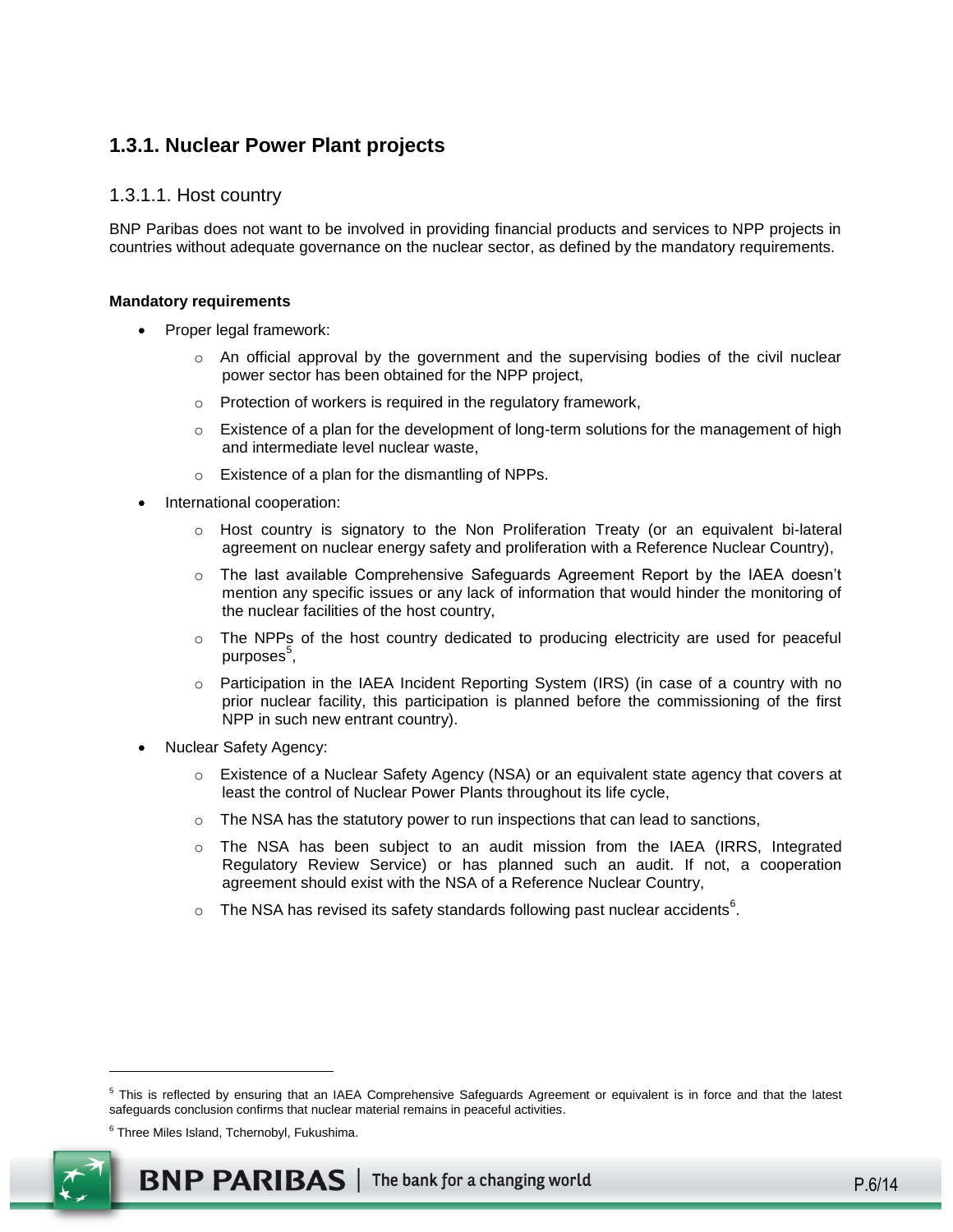Political stability and country security:

Host country offers a satisfactory level of stability allowing visibility over a safe and long-term operation of the NPP. This level of stability and security is assessed against the following criteria:

- o Host country is not subject to international sanctions,
- $\circ$  NPP project is not located in a conflict zone<sup>7</sup>,
- $\circ$  Existence of national and/or local prevention and emergency plans adapted to the geographical specifics, including external hazards (such as flooding or earthquake risks).

#### **Evaluation criteria**

In addition to the above mandatory requirements, BNP Paribas will consider further evaluation criteria to assess the standards of the host country against those reached by a Reference Nuclear Country. The objective of these criteria is to evaluate how the host country national context effectively enables the monitoring and mitigation of environmental and social impacts.

BNP Paribas recognizes the central role played by the NSA and will further investigate its ability to perform its role, its effective independence, transparency, power of sanction and international cooperation, especially with the IAEA. BNP Paribas will request access to IAEA reports as they can be helpful in this evaluation process.

BNP Paribas will evaluate the political context of the host country regarding nuclear acceptance, and its political stability and security. The evaluation will also cover the host country crisis management capacity and the quality of its regional cooperation concerning the management of accidents.

BNP Paribas will also consider the host country policy, or plan, for radioactive waste management (including its funding), in comparison to that of Reference Nuclear Countries.

BNP Paribas will also take into account additional country risk criteria that apply to any financing transactions it considers and will take into account applicable financial regulations.

 $^7$  The conflict zone list is determined by BNP Paribas on the analysis of data provided by several external research institutes or providers, including: the Heidelberg Institute for International Conflict Research, the International Institute for Strategic Studies, Maplecroft, the International Crisis Group, the Department of Peace and Conflict Research from the University of Uppsala, etc.

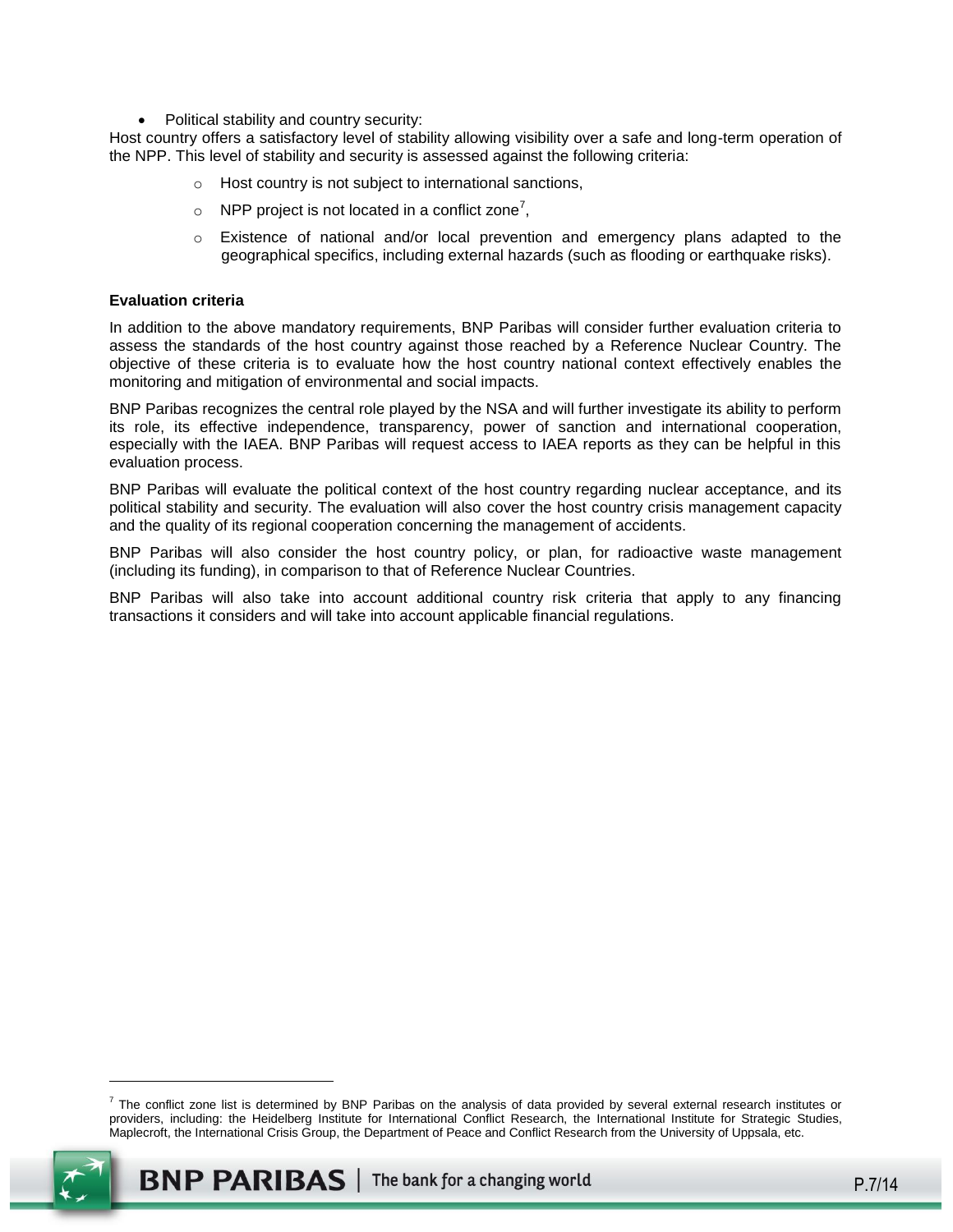### 1.3.1.2 NPP main industrial parties

The main industrial parties include the leading shareholders of the project, the operating company and the construction companies in charge of the design and supply of the nuclear island. BNP Paribas does not want to be involved in providing financial products and services to NPP projects undertaken by such parties that do not have sufficient capacity as defined by the mandatory requirements.

#### **Mandatory requirements**

- Operating licenses of the company or entity in charge of the operation of the NPP are neither suspended in the host country nor in any Reference Nuclear Country,
- The operator has an independent chain of control to monitor safety of its nuclear operations.

#### **Evaluation criteria**

In addition to the above mandatory requirements, BNP Paribas will consider further evaluation criteria to assess the performance of the main industrial parties against best industry practice. The objective of these criteria is to evaluate the capacity of the main industrial parties of the NPP project to effectively monitor and mitigate environmental and social impacts.

BNP Paribas will therefore evaluate their long-term financial strength as well as their experience (including experience of their top management) and track record regarding safety, security and environment. BNP Paribas will also evaluate the thoroughness of their subcontractor selection process as well as their cooperation with international industrial parties from a Reference Nuclear Country.

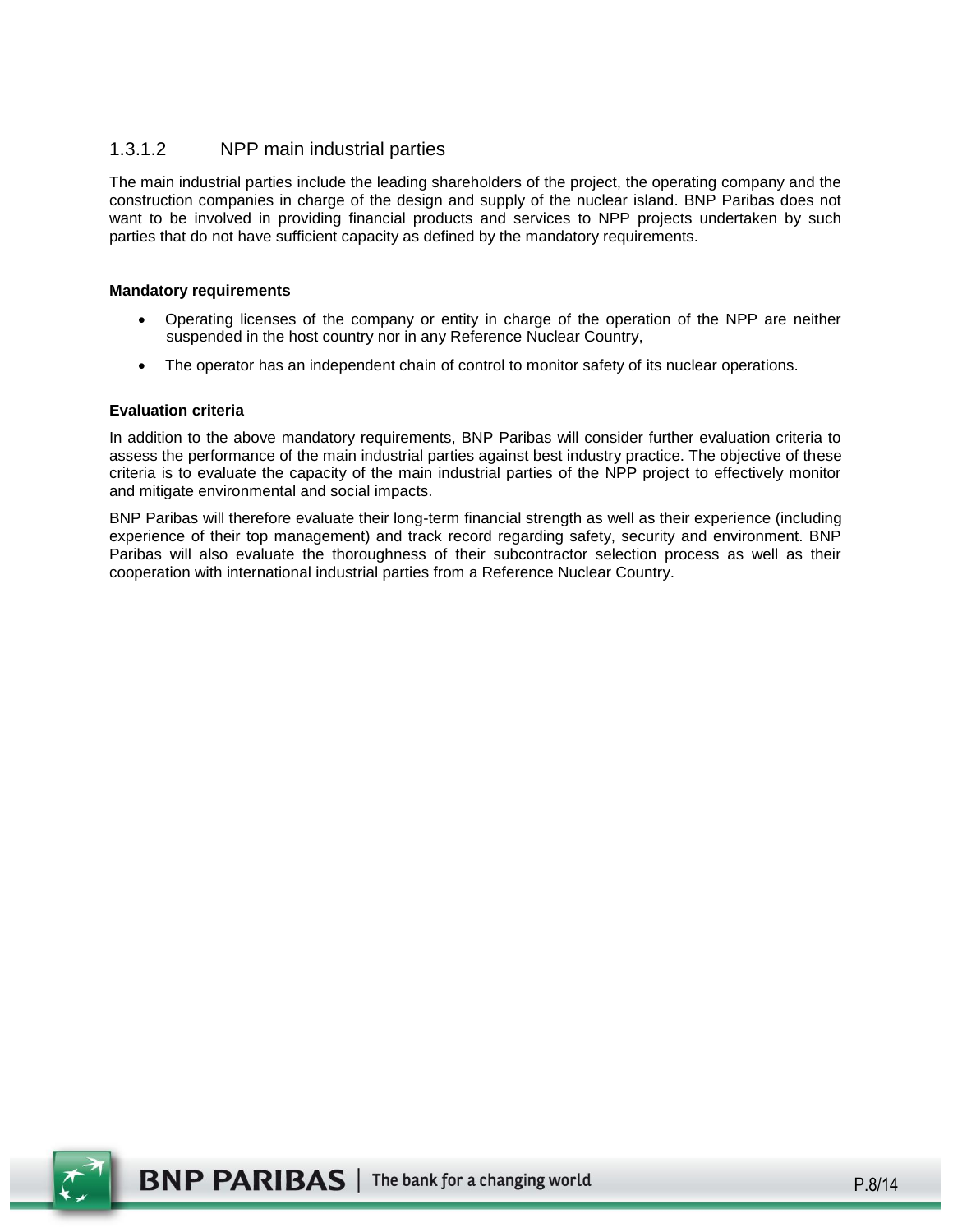### 1.3.1.3 Nuclear Power Plant

BNP Paribas does not want to be involved in providing financial products and services to projects with current or planned nuclear activities that do not have adequate technical standards as defined by the mandatory requirements.

#### **Mandatory requirements**

- The technical due diligence (covering also environmental, social and safety aspects) of the NPP project, performed by an external consultant, is comprehensive and leads to satisfactory conclusions,
- The proposed reactor of the NPP or a reactor with a similar design is operated in a Reference Nuclear Country or has been validated by the NSA of a Reference Nuclear Country,
- The entity (company, department, team…) in charge of controlling onsite safety is independent from the entity (company, department, team…) in charge of operating the NPP,
- Arrangements are in place to ensure radiation monitoring, both on site and around the site,
- Protection of workers is ensured in the nuclear facility,
- Emergency programs and responses in case of major accident are prepared by the project and adapted to local geographical specifics, especially regarding flooding risks and seismic risks,
- A facility exists, or is planned together with the NPP project, for the temporary storage of nuclear waste produced by the NPP.

#### **Evaluation criteria**

In addition to the above mandatory requirements, BNP Paribas will consider further evaluation criteria to assess the NPP against in the standards of a Reference Nuclear Country. The objective of these criteria will be to evaluate the safety and security of the proposed NPP project.

BNP Paribas will:

- evaluate the management organization and the experience of key staff at the NPP and will seek to determine suitability of the proposed radioactivity monitoring on site and around the site.
- seek to obtain the safety and security track record of the proposed NPP project, except for new NPPs for which such data are not available.
- Evaluate the extent of the operator international cooperation with its peers, in particular with those from a Reference Nuclear Country.
- Assess the site adequacy, i.e. evaluate the probability of beyond-design external initiating events at the NPP's location (earthquake, flooding, hurricanes, etc.).

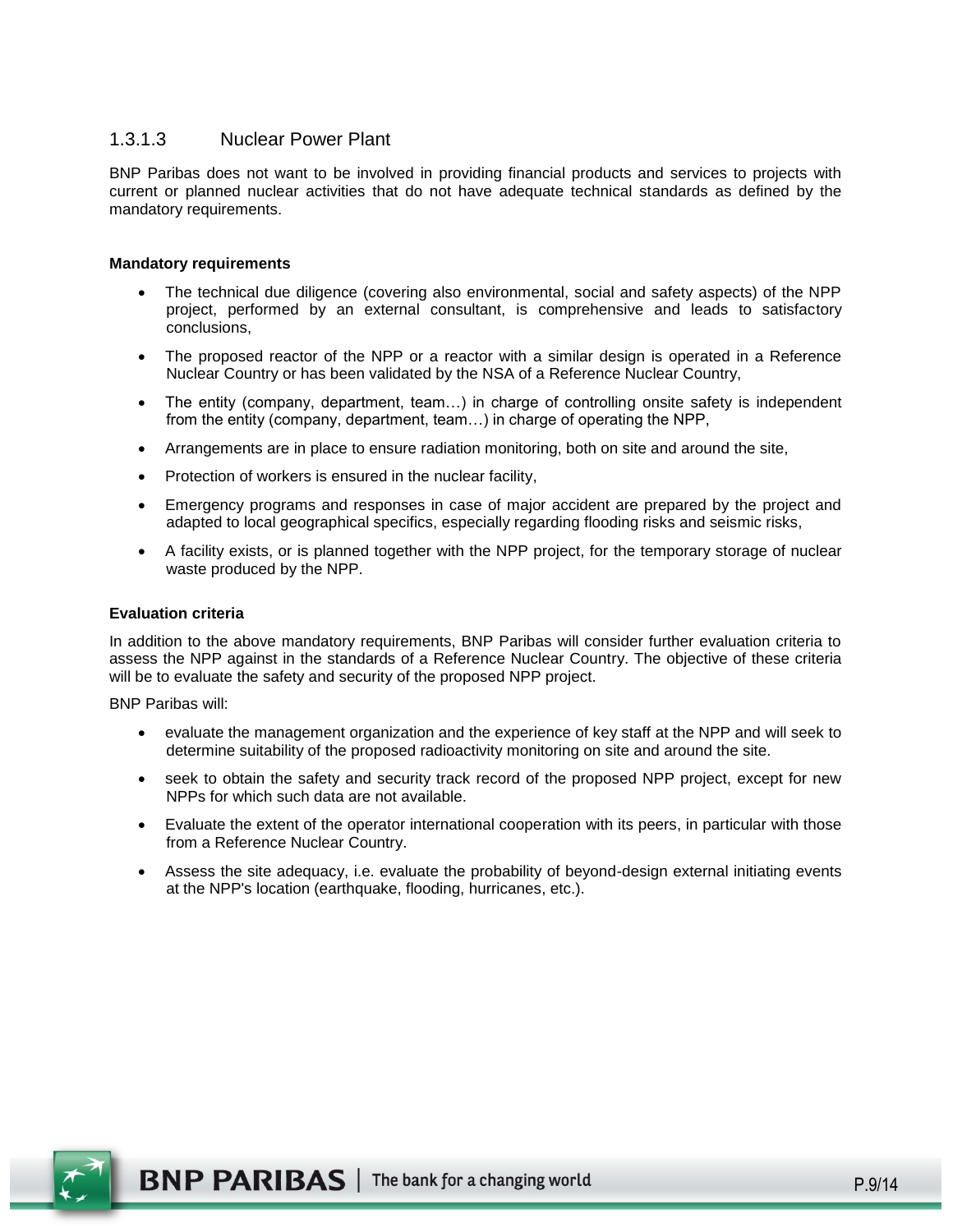### <span id="page-9-0"></span>**1.3.2 Financial services for nuclear companies**

BNP Paribas expects Nuclear Companies to comply with existing local laws and with licensing arrangements as well as with international conventions ratified by their operating countries. In addition to compliance with these regulations, this policy sets additional criteria to be respected by Nuclear Companies.

BNP Paribas does not want to be involved in providing financial products and services to Nuclear Companies unless they have sufficient capacity as defined by the mandatory requirements.

#### 1.3.2.1 Nuclear Companies involved in a NPP

Nuclear Companies in this section refers to companies involved in a nuclear power plant as owner or operator of the nuclear island.

#### **Mandatory requirements**

- The applicable mandatory requirements detailed in 1.3.1.1 ("Host country" section) have to be applied to the incorporation country of the Nuclear Company and of its parent company,
- The Nuclear Company only owns or operate NPPs whose nuclear reactors have a design which is similar to reactors operated in a Reference Nuclear Country or which has been validated by the NSA of a Reference Nuclear Country,
- There is an independent chain of control to monitor the safety of the nuclear operations,
- The Nuclear Company has a global policy ensuring radiation monitoring (both on site and around the site) and the protection of workers.

#### **Evaluation criteria**

In addition to the above mandatory requirements, BNP Paribas will consider further evaluation criteria to assess the standards of Nuclear Companies against those of the main Nuclear Companies of a Reference Nuclear Country (for those involved in a NPP). The objective of these criteria is to evaluate the capacity of the Nuclear Company to effectively monitor and mitigate environmental and social impacts.

BNP Paribas will therefore evaluate their long-term financial strength as well as their experience (including experience of their top management) and track record regarding safety, security and the environment. BNP Paribas will also evaluate the thoroughness of their subcontractor selection process, their transparency, as well as their cooperation with peers and supervisory bodies (in particular those from Reference Nuclear Countries).

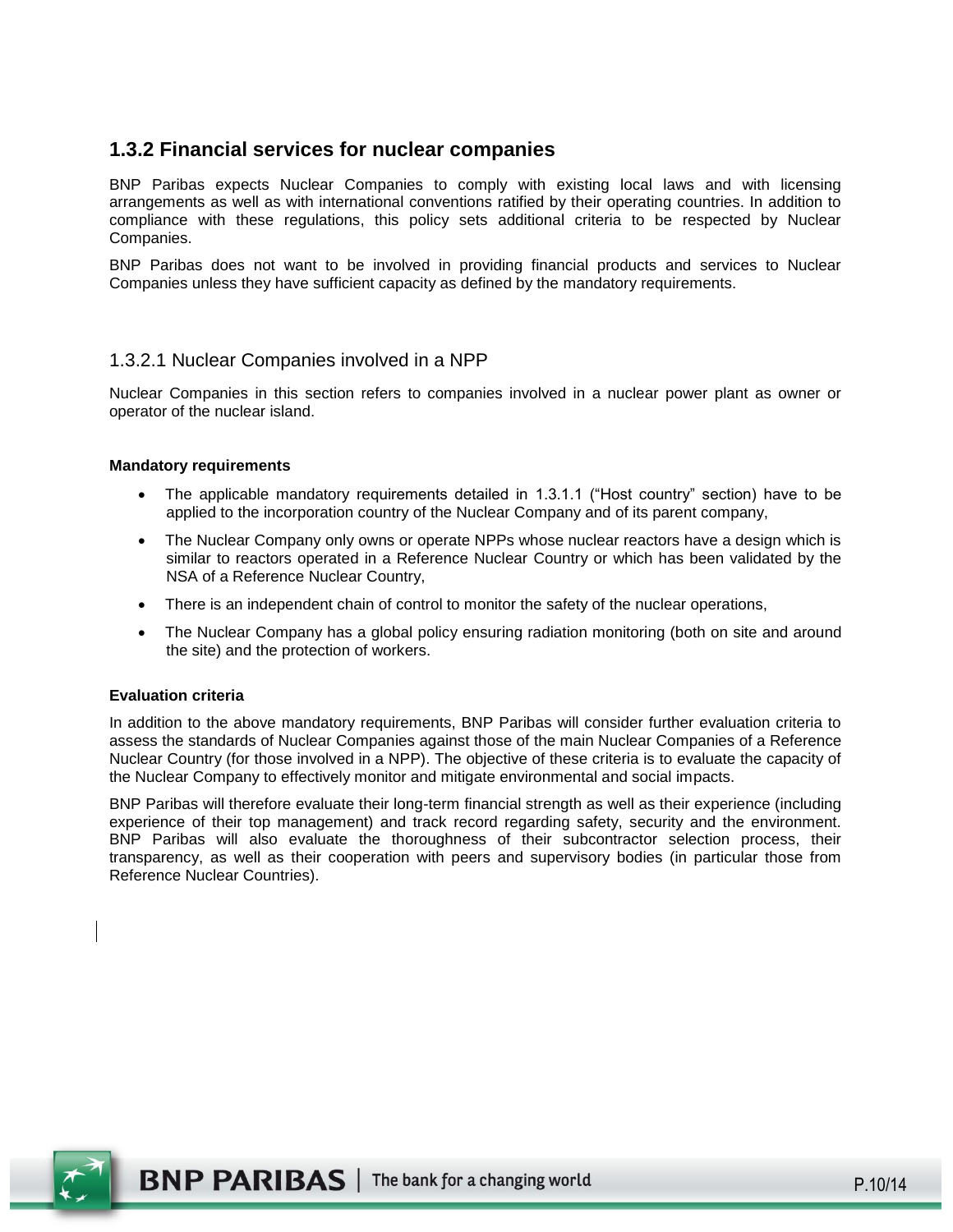### 1.3.2.2 Nuclear Companies involved in the nuclear fuel cycle

Nuclear Companies in this section refers to companies involved in the nuclear fuel cycle (defined as uranium enrichment, fuel fabrication, used fuel recycling and/or storage and disposal of nuclear waste).

#### **Mandatory requirements**

- The mandatory requirements detailed in 1.3.1.1 ("Host country" section) have to be applied to the incorporation country of the Nuclear Company and of its parent company,
- Operating licenses of the Nuclear Company are not suspended in the host country nor in any Reference Nuclear Country,
- There is an independent chain of control to monitor the safety of the nuclear operations,
- The Nuclear Company has put in place policies and procedures to prevent and limit any radiation emission.

#### **Evaluation criteria**

In addition to the above mandatory requirements, BNP Paribas will consider further evaluation criteria to assess the standards of Nuclear Companies against those of main Nuclear Companies of a Reference Nuclear Country (for those involved in the nuclear fuel cycle). The objective of these criteria is to evaluate the capacity of the Nuclear Company to effectively monitor and mitigate environmental and social impacts.

BNP Paribas will therefore evaluate their long-term financial strength as well as their experience (including the experience of their top management) and track record regarding safety, security and environment. BNP Paribas will also evaluate the thoroughness of their subcontractor selection process, their transparency, as well as their cooperation with peers, supervisory bodies (in particular those from Reference Nuclear Countries), and international research programs.

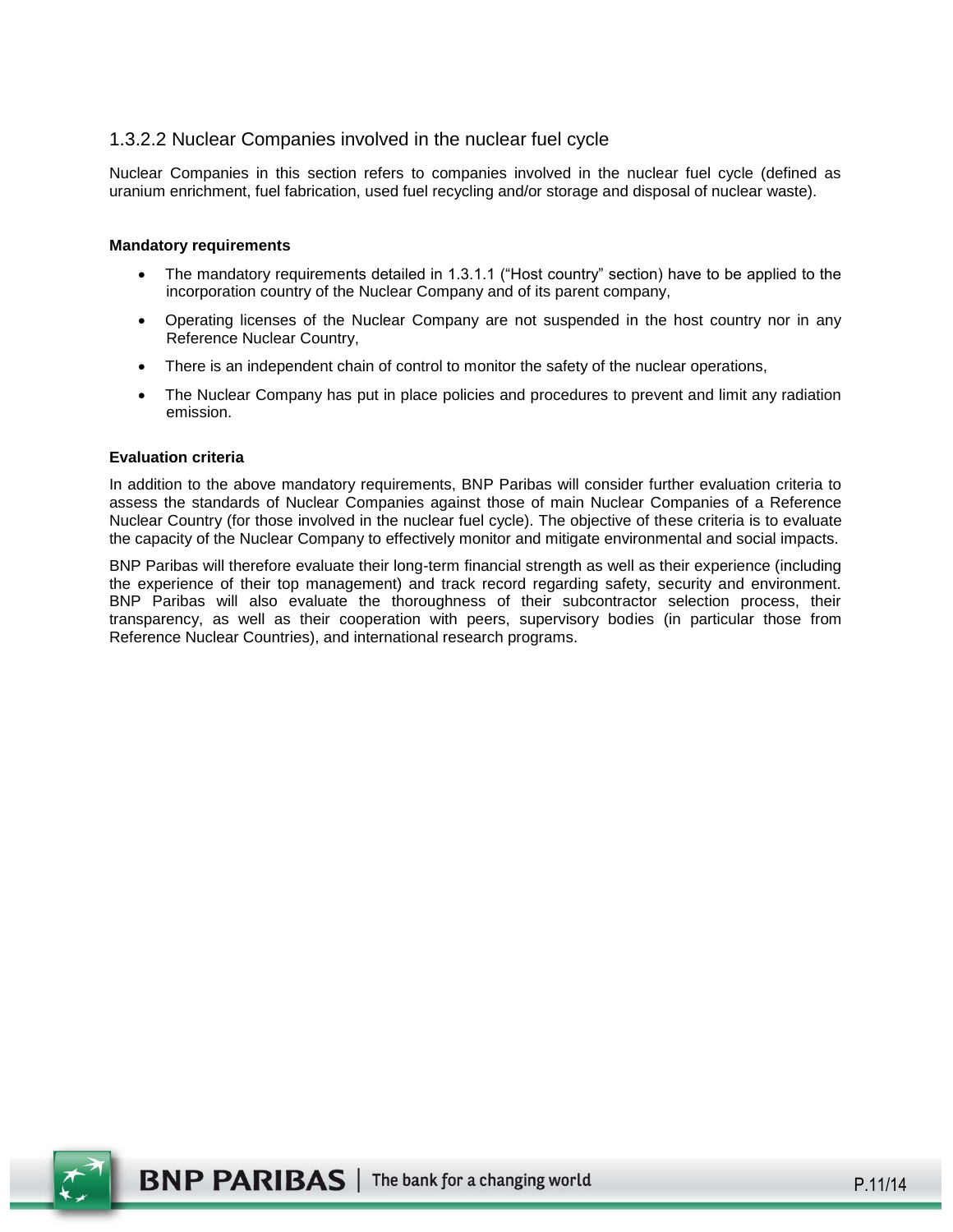# <span id="page-11-0"></span>**2. Group-level implementation mechanisms**

Results of the evaluation according to the present policy will provide elements for decision making by BNP Paribas. As and when necessary, an ad hoc senior management committee shall examine these results. If required, BNP Paribas may request additional due diligence before deciding on the acceptability of the transaction.

Operational tools and awareness workshops will be rolled out to ensure that Group's staff is able to implement this CSR sector policy.

#### Asset Management and services:

BNP Paribas entities managing third-party assets will progressively implement all the relevant requirements of this policy. Existing and potential investors have to be informed of the existence and implications of this policy.

## <span id="page-11-1"></span>**3. Disclosure and follow-up**

BNP Paribas' stakeholders will be informed of the existence and the content of this policy, as well as of any potential future updates. Such policy will be posted on BNP Paribas' website. Furthermore a copy will be systematically provided to our clients and potential clients as part of the due diligence process or upon discussion of any financial or advisory services to be provided subsequent to the official release date of this policy.

BNP Paribas will review this policy regularly and in the light of the prevailing circumstances it may update it to make sure it is in continued conformity with national and international regulations and best practices. BNP Paribas welcomes any constructive feedback and comments on this policy.

## <span id="page-11-2"></span>**4. Disclaimer**

In order to comply with regulations and to implement the principles defined in its internal procedures and sector policies, BNP Paribas does its best to get information, particularly from nuclear power companies, on their sustainability policies and practices. BNP Paribas bases its policy on the information gathered from nuclear power companies and from its partners. However, it is dependent on the quality, accuracy and up-to-datedness of information.

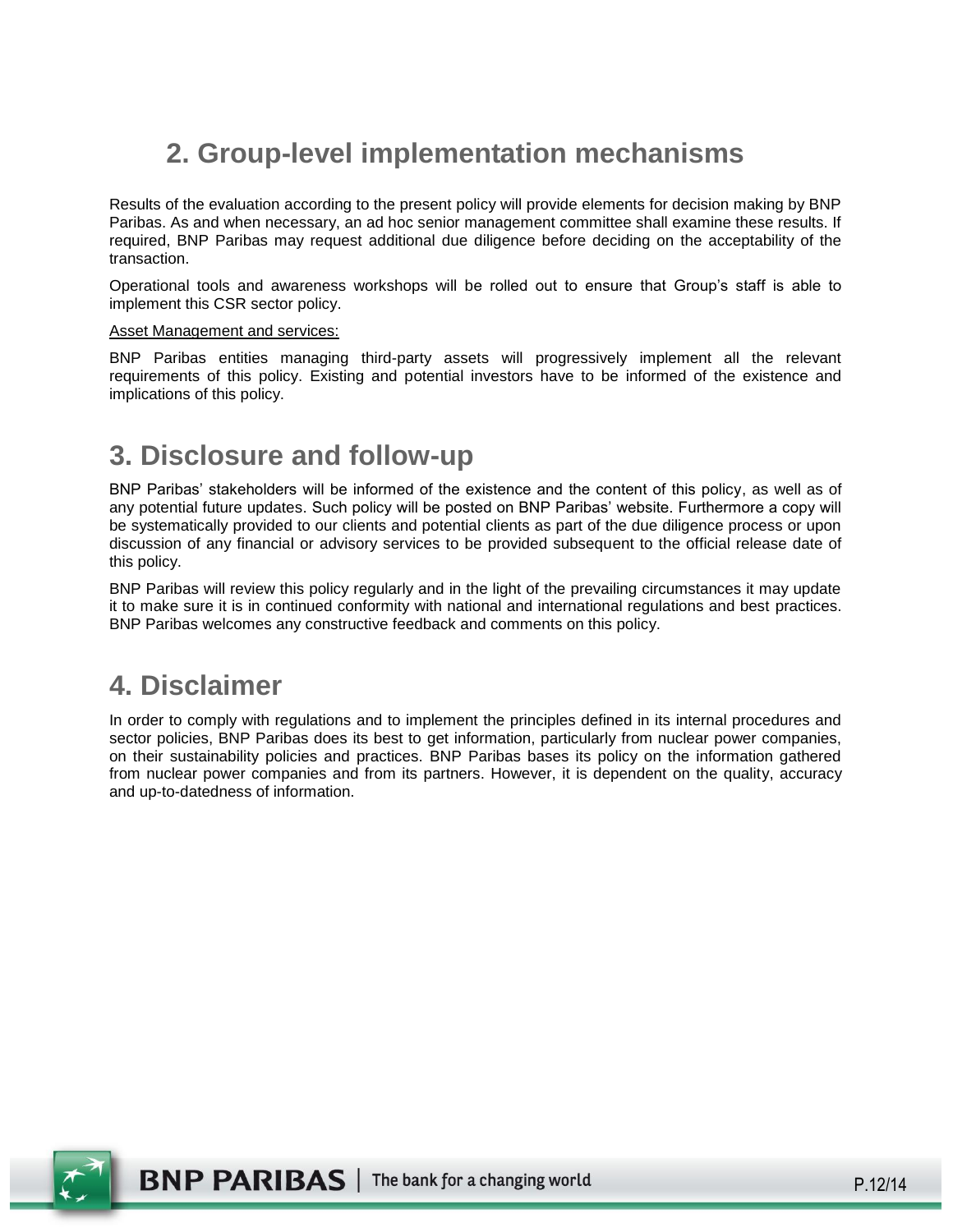# **Glossary**

The following definitions apply in this policy:

| Comprehensive<br><b>Safeguards</b><br><b>Agreements</b> | "Safeguards are activities by which the IAEA can verify that a State is living up to its<br>international commitments not to use nuclear programs for nuclear-weapons<br>purposes" (Extract from IAEA FAQ). Comprehensive Safeguards Agreements are<br>set between countries and the IAEA to enable the latter to pursue various such<br>verifications. |
|---------------------------------------------------------|---------------------------------------------------------------------------------------------------------------------------------------------------------------------------------------------------------------------------------------------------------------------------------------------------------------------------------------------------------|
| <b>Equator</b><br><b>Principles</b>                     | The Equator Principles are a financial industry benchmark for determining,<br>assessing and managing environmental and social risks in projects. The Group has<br>adopted the Equator Principles in October 2008. The official text is available at the<br>following address: http://www.equator-principles.com/                                        |
| <b>IAEA</b>                                             | International Atomic Energy Agency. The IAEA is the United Nations' centre of<br>cooperation in the nuclear field. It was set up in 1957 and works with its Member<br>States and multiple partners worldwide to promote safe, secure and peaceful<br>nuclear technologies.                                                                              |
| <b>INES Scale</b>                                       | International Nuclear and Radiological Event Scale. It is a tool for communicating to<br>the public in a consistent way the safety significance of nuclear and radiological<br>events (including events from industrial and medical use of radiation sources,<br>operations at nuclear facilities and transport of radioactive material).               |
|                                                         | Events are classified on the scale at 7 levels:                                                                                                                                                                                                                                                                                                         |
|                                                         | Levels 1-3 are called "incidents"                                                                                                                                                                                                                                                                                                                       |
|                                                         | Levels 4-7 are called "accidents"                                                                                                                                                                                                                                                                                                                       |
|                                                         | The scale is designed so that the severity of an event is about ten times greater for<br>each increase in level on the scale. Events without safety significance are called<br>"deviations" and are classified Below Scale / Level 0.                                                                                                                   |
| <b>IRRS</b>                                             | Integrated Regulatory Review Service. One of the IAEA services proposed to<br>member states. An IRRS mission aims at comparing the regulation of a country with<br>the international regulation and the best practices available in the world.                                                                                                          |
| <b>IRS</b>                                              | Incident Reporting System. IRS is a joint initiative of IAEA and NEA (OECD Nuclear<br>Energy Agency). This worldwide system collects and analyzes information provided<br>by operators. Its ultimate objective is to enhance the safety of NPPs by reducing the<br>frequency and severity of safety significant unusual events at NPPs worldwide.       |
| <b>NPP</b>                                              | Nuclear Power Plant. Power plant based on nuclear fission designed and operated<br>for the production of electricity.                                                                                                                                                                                                                                   |
| <b>NPT</b>                                              | Non-proliferation treaty. The NPT is an international treaty whose objective is to<br>prevent the spread of nuclear weapons and weapons technology, to promote co-<br>operation in the peaceful uses of nuclear energy and to help achieving nuclear<br>disarmament and general and complete disarmament.                                               |
| <b>NSA</b>                                              | Nuclear Safety Agency. The NSA is a generic term for the administrative authority in<br>charge of ensuring nuclear control and safety. It regulates nuclear safety and<br>radiation protection in order to protect workers, patients, the public and the<br>environment. It also contributes to informing the citizens.                                 |